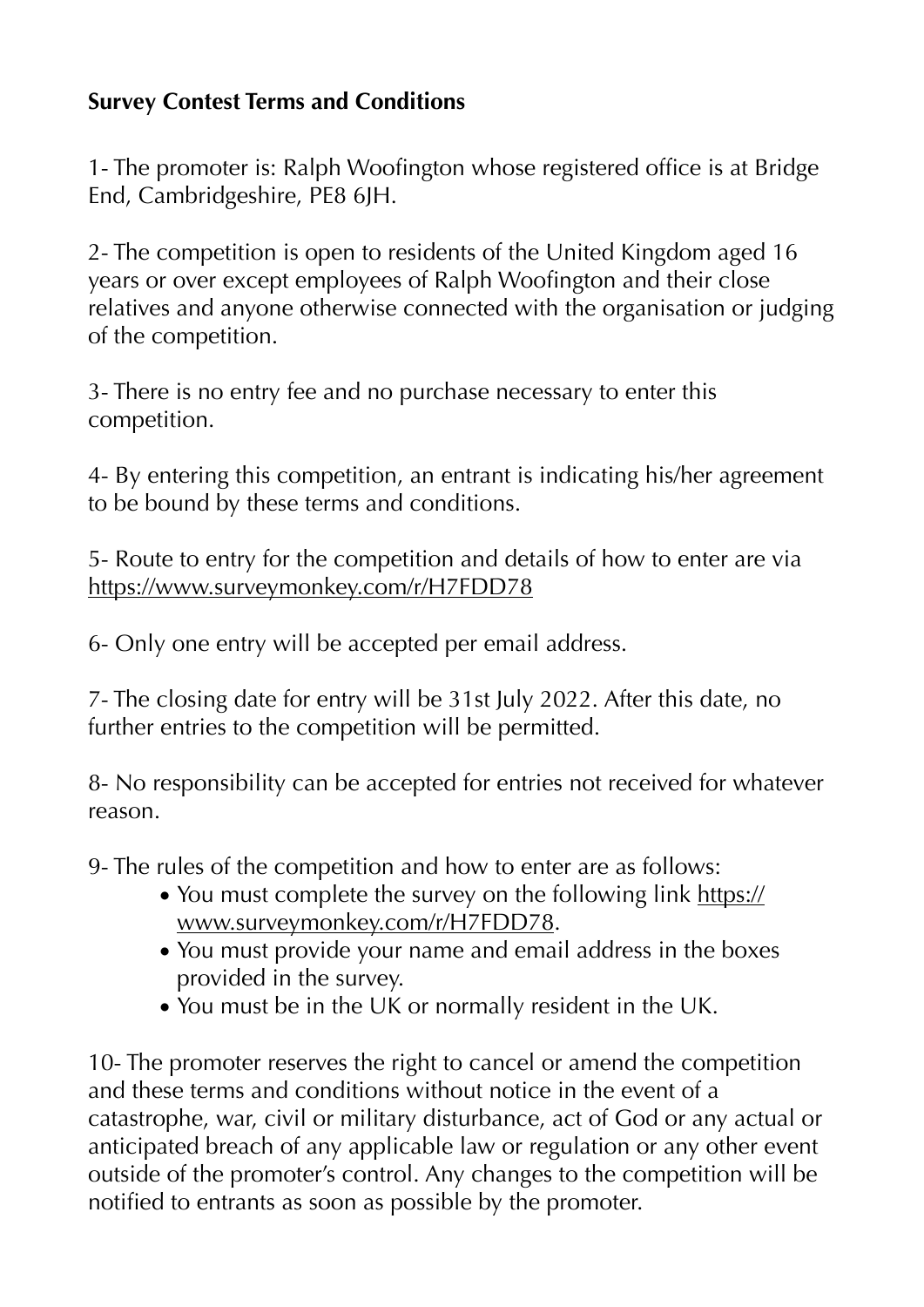11- The promoter is not responsible for inaccurate prize details supplied to any entrant by any third party connected with this competition.

12- The prize is as follows: Every entrant will receive a 15% discount code for [www.ralphwoofington.com](http://www.ralhwoofington.com) and entry into the prize draw to win a voucher to the value of £50 which is good for purchases on the website www.ralphwoofington.com

The prize is as stated and no cash or other alternatives will be offered. The prizes are not transferable. Prizes are subject to availability and we reserve the right to substitute any prize with another of equivalent value without giving notice.

13- Winners will be chosen: at random by software, from all entries received and verified by Promoter and or its agents.

14- The winner will be notified by email (the email address provided) within 30 days of the closing date. If the winner cannot be contacted or does not claim the prize within 14 days of notification, we reserve the right to withdraw the prize from the winner and pick a replacement winner.

15- The promoter will notify the winner when and where the prize can be collected/is delivered.

16- The promoter's decision in respect of all matters to do with the competition will be final and no correspondence will be entered into.

17- By entering this competition, an entrant is indicating his/her agreement to be bound by these terms and conditions.

18- The competition and these terms and conditions will be governed by English law and any disputes will be subject to the exclusive jurisdiction of the courts of England.

19- The winner agrees to the use of his/her name and image in any publicity material, as well as their entry. Any personal data relating to the winner or any other entrants will be used solely in accordance with